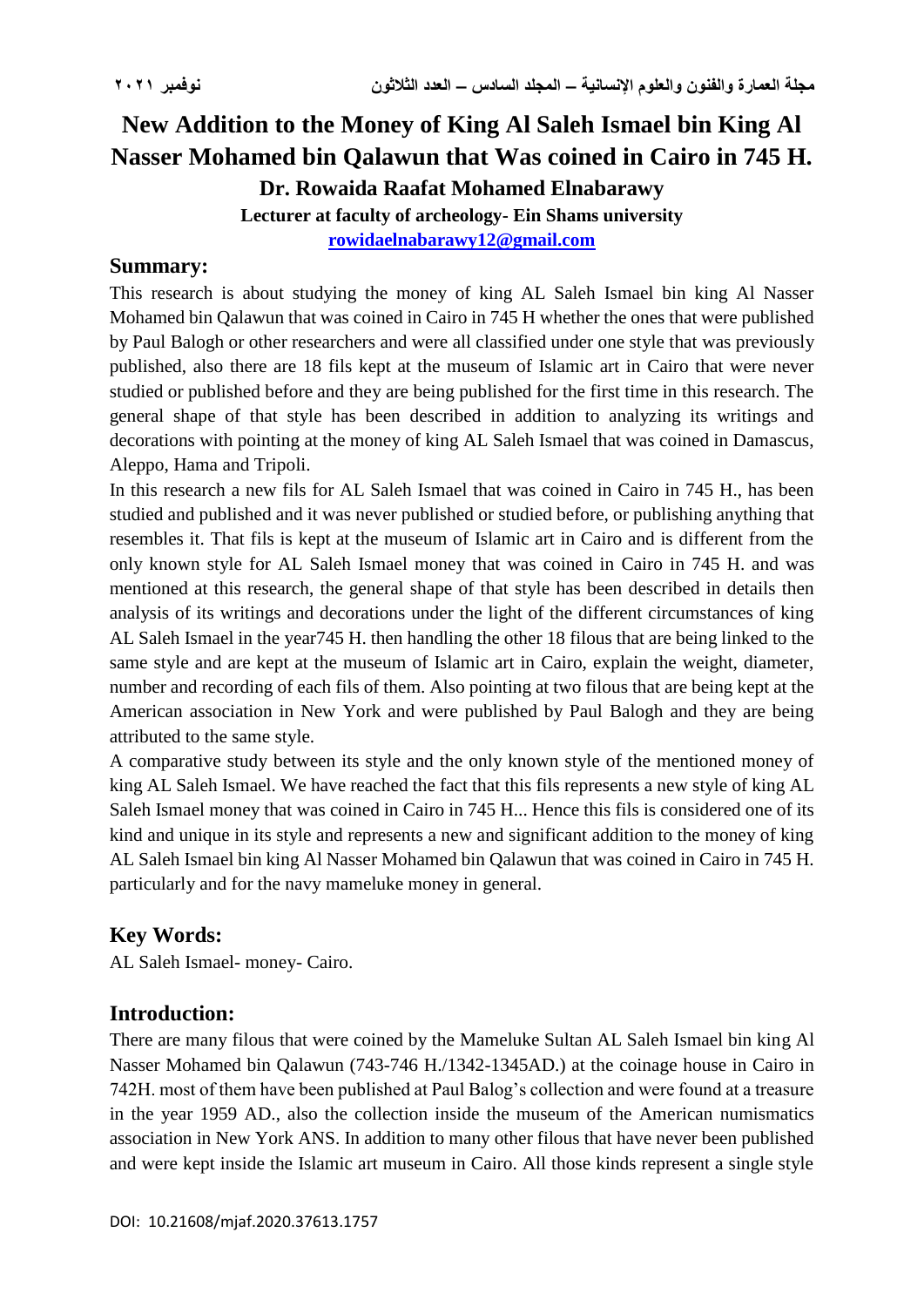that is characterized by the general round shape of the face which consists of centric writings located inside two parallel circles with the same center, the outer one is made of separated, contactless granules, while the inner one is linear and has semicircular knob from the top and the bottom, the upper knob is in its right position, while the lower knob has its arch located downward, each one of those knobs is based on the inner circle at both sides so each one has become more like the shape of triangle that has its base towards the circle with a little ball inside of it. While the back is characterized by the presence of two parallel circles that have the same center, the outer one is made of contactless granules that encloses the linear circle within it with a round shape that looks more like an octagon and a shape that looks like a heart links between each two sides at every direction of the original main four directions, between each two hearts, at the point of intersection of each two sides of the other four sides there is a small circle that two halves of one palmy fan gets out of it, one to the right and the other is to the left, that means the shape of the heart is followed by the two halves of the palmy fan alternatively, so the shape of the heart and the palmy fan two halves are being repeated four times, and the back writings are inside that semi polygonal shape.

| The face             | The back   |
|----------------------|------------|
| <b>Ismael</b>        | coinage    |
| Al-sultan The king a | Cairo      |
| 1 Saleh              | Forty five |

The initial name "Ismael" was written at the first line inside the semicircular upper knob, at the second line the two titles "the king" and "the Sultan" were written, sultan means oppression that's why the governor carried that title, that word was mentioned at many Quran verses meaning proof and the word was taken from the two languages the Aramic and the Syriac, the title has appeared at the Arabic papyrus since the 1<sup>st</sup> century H./ the 7<sup>th</sup> century AD. such as the gathering for the sultan, the money house of the sultan and it means the authority of the government, governor, or the ruler then the greatest of the country carried that title which was firstly used during the time of the Abbasid caliph Haroun Al-Rashid (170-193H.) (1)

Mamelukes had particularly inherited the title (sultan) from the Ayyubids, they have added a general verbal mandate all over the Islamic world when al-Zahir Baibars in the year 659 H. had revived the Abbasid ruling of Cairo after its fall for three years, then they were delegated with full authority as a substitute for the Caliph. Despite the fact that the title of sultan had turned into general title for rulers at the time of Mamelukes, but sometimes those who carried the crown were called with this title such as the king Khalil bin Qalawun in the year 678H., but it was a general title for the higher governor at the Mameluke age, and that was agreed upon by various historical resources despite their kinds. (2)

following the title of sultan at the second line in the face, the title the king which is a title for the chief of the highest time authority and it is a well-known title in the Semitic languages, that was mentioned in the ancient Arabic engravings and wasn't known officially at the time of the heart of Islam neither at the Umayyad age, as the highest governor was only named the Caliph or the prince of the believers and the branchial governors were called worker or princes, the Caliph had the highest word upon all Islamic countries, the title continued during the mameluke age but it was called next to the title of sultan and the description of the highest chief of the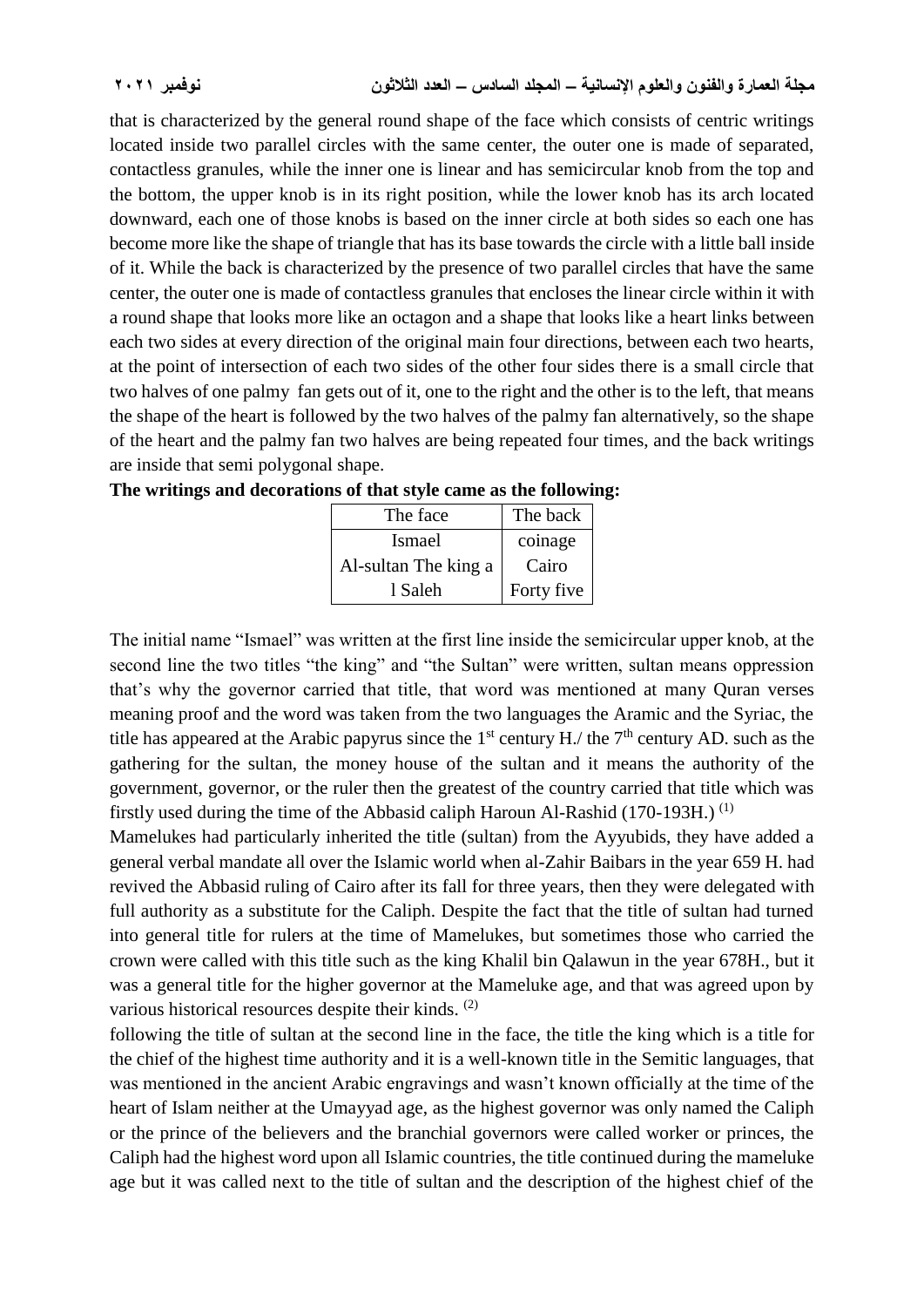country, that title was also used sometimes at the age of mamelukes with adding the letter "Y" the kingly, also that title was in the composition of some compound titles such as "king of Islam" "king of the two shores" "king of the two seas". <sup>(3).</sup>

The two names "Ismael" and "al Saleh" were mentioned at the  $1<sup>st</sup>$  and the  $3<sup>rd</sup>$  lines, each one of them is inside the half rounded knob, "Ismael" is located at the upper knob while "al Saleh" is at the lower one, and it is noticed that the letter "a" from the word "al Saleh" was written after the title "the king" at the  $2<sup>nd</sup>$  line, while the rest of the name was engraved at the  $3<sup>rd</sup>$  line without the letter "a" inside the lower knob.

Al Saleh Ismael is actually al Sultan the king Emad el-din abo al Fedaa Ismael bin al sultan the king al Nasser Nasser-el din Mohamed bin al sultan the king al Mansour Qalawun who was the  $16<sup>th</sup>$  sultan of the Turkish kings at the Egyptian homes and the 4<sup>th</sup> of Oalawun sons. He sat on the throne in Thursday the  $2<sup>nd</sup>$  of Muharram in year 743H. after removing his brother king al Nasser Ahmed after the agreement of other princes upon that. Al Saleh Ismael used to fast each Monday and Thursday of each week and fill his times with praying and reading Quran, that's why the princes agreed on making him a king and a sultan, princes and military men took an oath of loyalty for him and he also the mentioned king al Saleh took an oath of never harm anyone, never put a prince in a prison without a guilt that's why he was called king al Saleh which means "the good king". He continued ruling the country till he dies in Thursday the  $4<sup>th</sup>$ of Rbi' II in the year 746H.

The writings of the back were; coinage- Cairo- forty-five. Those inscriptions didn't include the words (year or the hundred number of the history of the coinage) that's why it is indeed the number 700 as that style was coined in Cairo in the year 745H. during the age of king al Saleh Ismael bin king al Nasser Mohamed bin Qalawun.

Another 18 filous are attributed to that style and were never published or studied before, and they are being published and studied for the first time in this research, those filous are being kept at the Islamic art museum in Cairo, and they are all with the name of king al Saleh Ismael and were coined at Cairo in 745 H. and they are:

- The first fils <sup>(5)</sup>- image no. 1- weight 7.13 gm. With diameter 24 mm.
- The second fils <sup>(6)</sup> image no. 2- weight 6.89 gm. With diameter 23 mm.
- The third fils  $(7)$  image no. 3- weight 7.12 gm. With diameter 24 mm.
- The fourth fils <sup>(8)</sup> image no. 4- weight 7.2 gm. With diameter 22 mm.
- The fifth fils <sup>(9)</sup> image no. 5- weight 6.93 gm. With diameter 24 mm.
- The sixth fils <sup>(10)</sup> image no. 6- weight 7.13 gm. With diameter 24 mm.
- The seventh fils  $(11)$  image no. 7- weight 7.17 gm. With diameter 25 mm.
- The eights fils  $(12)$  image no. 8- weight 6.78 gm. With diameter 24 mm.
- The ninth fils  $(13)$  image no. 9- weight 6.88 gm. With diameter 24 mm.
- The tenth fils  $(14)$  image no. 10- weight 7.11 gm. With diameter 24 mm.
- The eleventh fils <sup>(15)</sup> image no. 11- weight 7.3 gm. With diameter 23 mm.
- The twelfth fils <sup>(16)</sup> image no. 12- weight 6.79 gm. With diameter 22 mm.
- The thirteenth fils  $(17)$  image no. 13- weight 7.12 gm. With diameter 25 mm.
- The fourteenth fils <sup>(18)</sup> image no. 14- weight 6.95 gm. With diameter 24 mm.
- The fifteenth fils <sup>(19)</sup> image no. 15- weight 7.44 gm. With diameter 23 mm.
- The sixteenth fils  $(20)$  image no. 16- weight 7.12 gm. With diameter 24 mm.
- The seventeenth fils <sup>(21)</sup> image no. 17- weight 6.88 gm. With diameter 23 mm.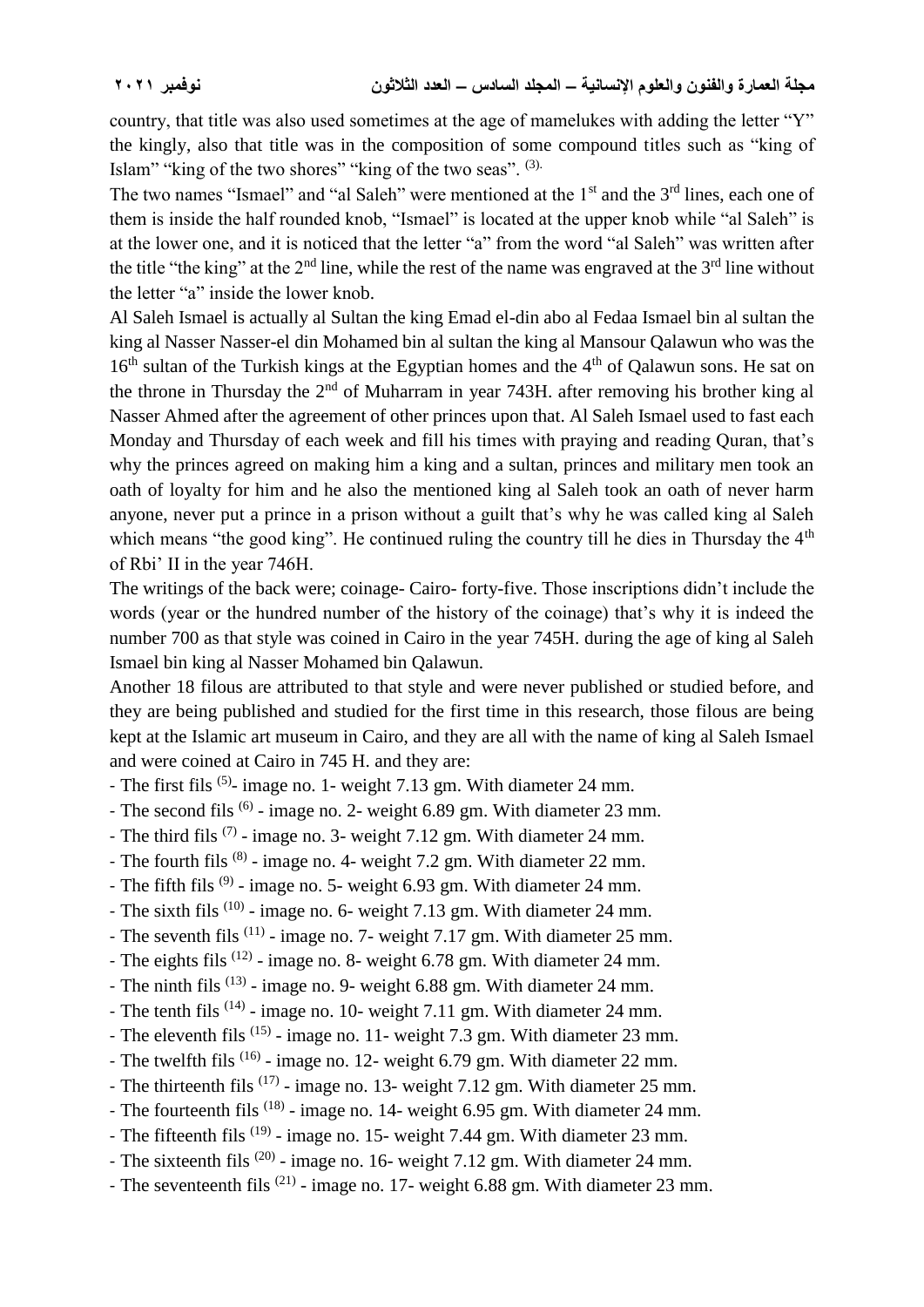- The eighteenth fils  $(22)$  - image no. 18- weight 7.13 gm. With diameter 24 mm.

Another fils is being attributed to this style  $(23)$  image no. 19 which has never been published or studied before and it is being published for the first time in this research by the name of king al Saleh Ismael that was coined in Cairo and dated to the year 745 H. that fils was coined twice at the face and at the back, from the second coinage at the face appears the initial four letters of the name "al Mansour" may be that fils was re- coined with an old mold that was attributed to the time of king al Mansour Qalawun.

Many filous that were published before are belonging to this style, 190 pieces have been published by Paul Balog  $(24)$  most of them are from a treasure from the year 1959 AD, and the rest are from his private collection, the weights of the filous ranging from 2.50 gm.-3.40 gm. and the diameter is around 23.18 gm.

Also there are two models that are being attributed to that style are kept at the American numismatics association in New York and also have been published by Paul Balog<sup>(25)</sup>.

Filous of that style are noticed to be the oldest filous that have reached us and were coined by king al Saleh Ismael that were coined in Cairo and dated to the year 745 H. and the first one to point at them was Balog. Also there are some filous of that style have reached us and were coined in Cairo, dated to the year 746 H. which was the final year of the ruling of king al Saleh Ismael as he passed away during that year. There are three models of Balog's collection (26), those 3 models are from 1959 AD. treasure, two of them have diameter of 20mm. and the third one has a diameter of 21mm.

Can't ignore mentioning the fact that there were no filous that have reached us with the name of king al Saleh Ismael that were coined in Cairo during the first two years of his ruling which are the year 743-744 H. all we have got are filous that were coined in 745-746 H.

On the contrary filous of king al Saleh Ismael that were coined in Damascus and dated to the years  $743^{(27)}$  -  $744^{(28)}$  -746  $^{(29)}$  H. there are many models of the ones which were coined in 743 H. such as the model at the British museum in London<sup> $(30)$ </sup>, 3 models kept at the Egyptian books house in Cairo<sup>(31)</sup>, 2 models in Balog's collection and others.

While the filous that were coined in 744H. there are many models of them, 2 models in Balog's collection, a model at the British museum in London  $(32)$ , a model that is kept at the Egyptian books house in Cairo<sup>(33)</sup> and others.

The filous that were coined in 746H. only one fils has reached us and it is found in Balog's collection  $(34)$ .

No filous have reached us from the coinage house in Damascus dated to the year 745H. also Damascus's filous differ in their general style and shape from the ones belonging to Cairo, Aleppo and Tripoli.

Also some filous of king al Saleh Ismael that were coined in Aleppo during  $743^{(35)}$  -744<sup>(36)</sup>- $745^{(37)}$ . And none of filous of al Saleh Ismael that were struck in Aleppo in year 745H. have reached us, and those filous differ in their style from those in Cairo, Damascus, Hama, and Tripoli, but there were filous that were coined in Aleppo and dated to 746H. that resemble filous of Damascus (38).

Also some were coined in Hama during the time of king al Saleh Ismael, some of them aren't dated (39) and the others are dated to year 746 H. (40) those filous are different in their style from the filous of Cairo, Damascus, Aleppo and Tripoli.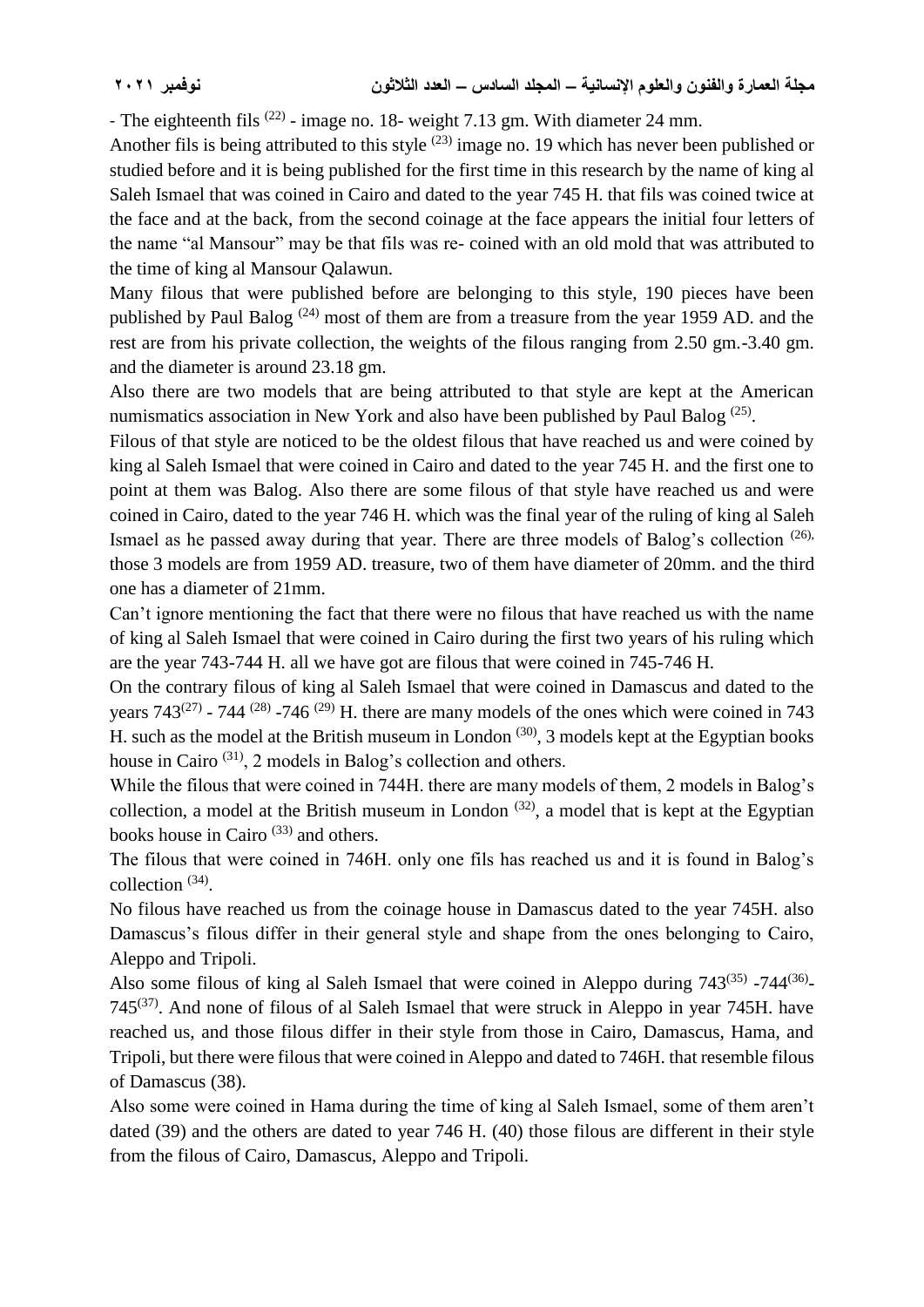But we haven't found any filous that were coined in Hama that are dated to 743,744,745 H. Also we have reached a fils that was coined in Tripoli by the name of al Saleh Ismael that is dated to 744 H. the style of that fils which carries a drawing of an animal is considered different from styles of filous of Cairo, Damascus, Aleppo, and Hama.

It is noticed that we haven't reached any filous of al Saleh Ismael that were coined in Cairo during the years 743-744H., in Damascus in the year 745 H., in Aleppo during the year 745 H., in Hama during the years 743-744-745 H., and in Tripoli during the years 743-745-746 H. It is also noticed that large number of filous king al Saleh Ismael have reached us which were coined in Cairo in 745H. but we haven't reach any filous that is dated to this particular year and were produced in coinage houses of Levant in Damascus, Aleppo, Hama and Tripoli, which might prove that king al Saleh Ismael had focused his attention in coining his money in the year 745 H. at Cairo coinage house and hadn't coined any at the previously mentioned Levant's coinage houses. The opposite is also correct as we haven't got any money by the name of al Saleh Ismael that was coined in Cairo during the years 743-744 H. but we find models of those filous dated to the previously mentioned couple of years and were coined in Damascus, Aleppo, and Hama, may be king al Saleh Ismael had focused on coining his money during the mentioned years at Levant's coinage houses and didn't coin them at Cairo's coinage house but he only did in Damascus, Aleppo, and Tripoli.

Under the light of the previous we have found that filous of king al Saleh Ismael that were coined in Cairo in 745H. only have the style that was previously described and luckily there is another fils that is found in Islamic art museum in Cairo by the name of king al Saleh Ismael that was coined in Cairo also in 745H.  $(42)$  that has never been published or studied before which has different style than the previously mentioned style for al Saleh Ismael that was also coined in Cairo also in 745H.

The general shape of the face of that fils (image no.20) is characterized that its writing is surrounded by semicircular shape that looks like a polygon but has not got any shape of knobs from top or bottom but it has the inscriptions that are written on 3 lines. The general shape of the back of that fils is a linear circle that has a rounded shape inside that is pervaded by from the left by a mutated heart shape which its bottom is slightly towards the left, emerging out of the circle some botanic decorations that are mutated from the nature and looks like half palmy fan, half palmy fan is heading right and the other half is towards the left, on the right there is a quadrilateral shape within the frame of the circle, **the inscriptions and writings of that fils appeared as the following:**

| The face           | The back   |
|--------------------|------------|
| <b>Ismael</b>      | coinage    |
| Al-sultan The king | Cairo      |
| al Saleh           | Forty five |

It is noticed that the fils that was coined by the name of king al Saleh Ismael in Cairo in 745H. and is kept at the Islamic art museum in Cairo (image no.20) that has never been published or studied before which has different style than the previously mentioned only recognized style for al Saleh Ismael that was also coined in Cairo also in 745H. regarding the general shape and decorations and scripts and arrangement of the inscriptions of the face.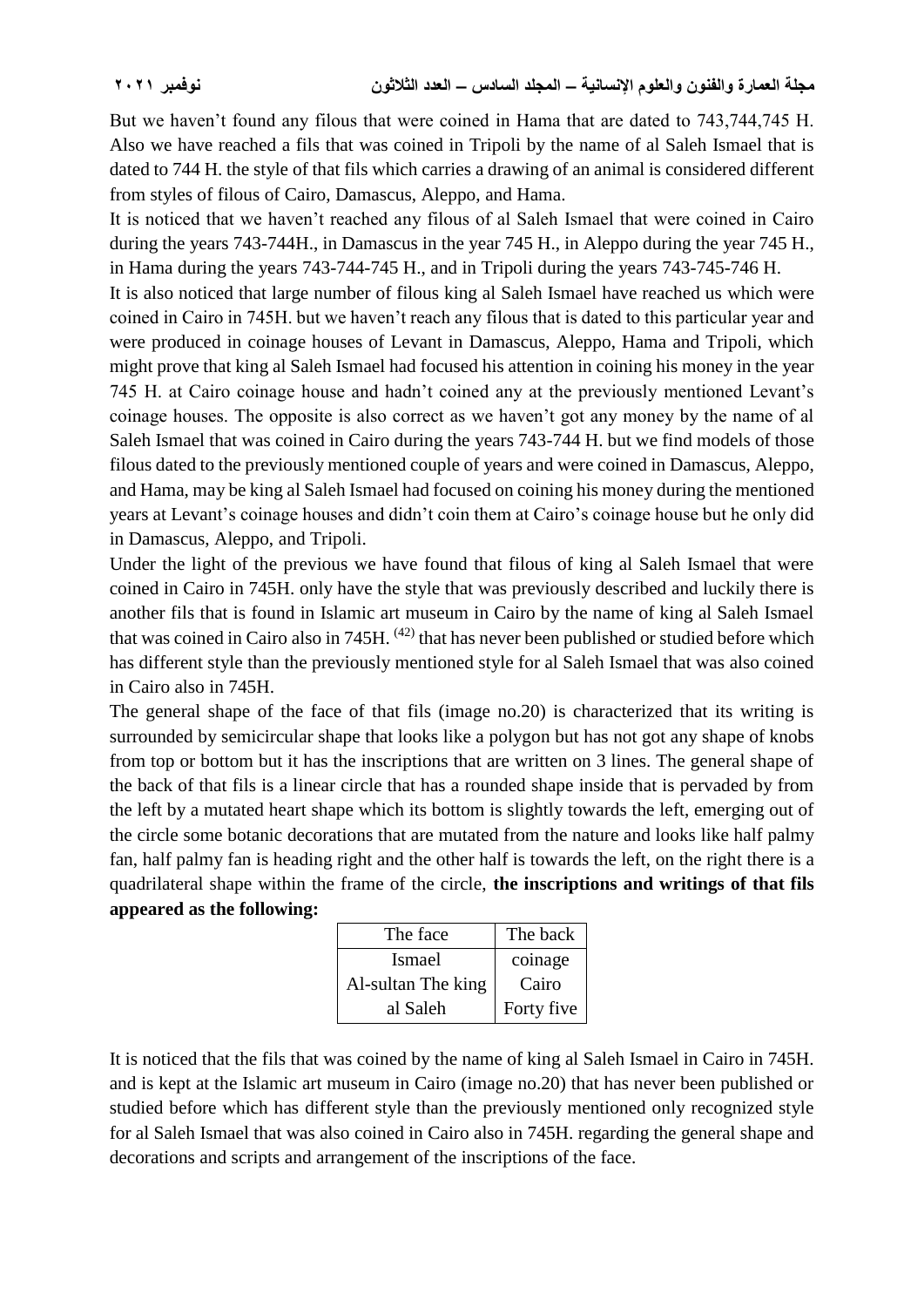The general shape of the fils is free of the two semicircular knobs inside the inner circle that encloses the inscriptions of the face as in the previous style. Also the scripts of the writings of the face are different in this fils from the previous style as we recognize that the letter "a" of the name "al Saleh" was at the end of the second line after the word "the king" in the previous style, but in this fils it exists with the name "al Saleh" in the third and final line and the full name appears complete as "al Saleh" also this fils is unique from the other style by the presence of letters "La" after the name "al Saleh" at the end of the third line of the face writings, may be the engraver wanted to record the name Qalawun but he couldn't find enough space so he only recorded the letters "La" instead. Also the face inscriptions are located inside a rounded shape that is semi polygonal and isn't surrounded from the outside by a circle of tangible granules as in the previous style.

The back of that fils is also different from the back of the filous of the previously mentioned style regarding the general shape that is surrounding the back inscriptions, also the palmy fans decorations that were précised in the previous style are mutated from the nature in this fils, also there is a quadrilateral that is pervading the inner circle of the fils back from the right which doesn't exist in the previous style, also this fils has no circle of contactless granules that surrounds the writings of the face and the back from the outside as in the previously mentioned style.

It turns out under the light of all the previous that the fils that was coined by the name of king al Saleh Ismael in Cairo in 745H. (image no.20) and is kept at the Islamic art museum in Cairo that has never been published or studied before which has different style than the previously mentioned only recognized style for al Saleh Ismael that was also coined in Cairo also in 745H. regarding the general shape and decorations and scripts and arrangement of the inscriptions of the face, despite the fact that both styles were coined at one coinage house and carry the same date and the same name of the same ruler.

That's why this fils represents a new style for the filous that were coined by the name of king al Saleh Ismael in Cairo in 745H. and is totally different from the previously mentioned style, hence this fils is considered unique in its style and represents a new and significant addition of filous of king al Saleh Ismael bin king al Nasser Mohamed bin Qalawun that was coined in Cairo in 745 H.



**Image no. 1, mameluke fils by the name of AL Saleh Ismael that was coined in Cairo in 745 H. That is kept at the museum of Islamic art in Cairo. Recording no.: 1\20502.**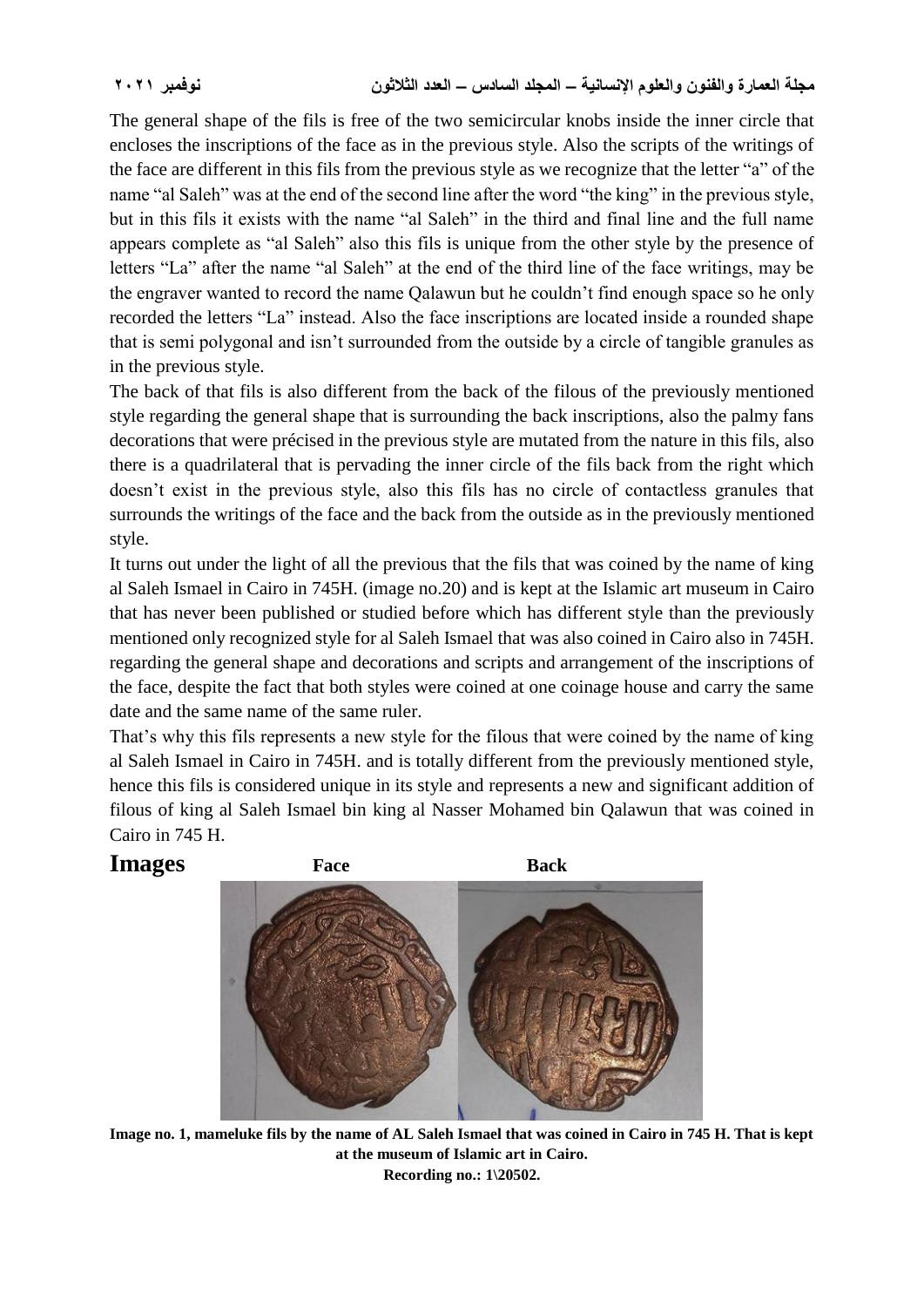**مجلة العمارة والفنون والعلوم اإلنسانية – المجلد السادس – العدد الثالثون نوفمبر 2021**



**Image no. 2, mameluke fils by the name of AL Saleh Ismael that was coined in Cairo in 745 H. That is kept at the museum of Islamic art in Cairo.**



**Image no. 3, mameluke fils by the name of AL Saleh Ismael that was coined in Cairo in 745 H. That is kept at the museum of Islamic art in Cairo. Recording no.: 3\20502.**



**Image no. 4, mameluke fils by the name of AL Saleh Ismael that was coined in Cairo in 745 H. That is kept at the museum of Islamic art in Cairo. Recording no.: 4\20502.**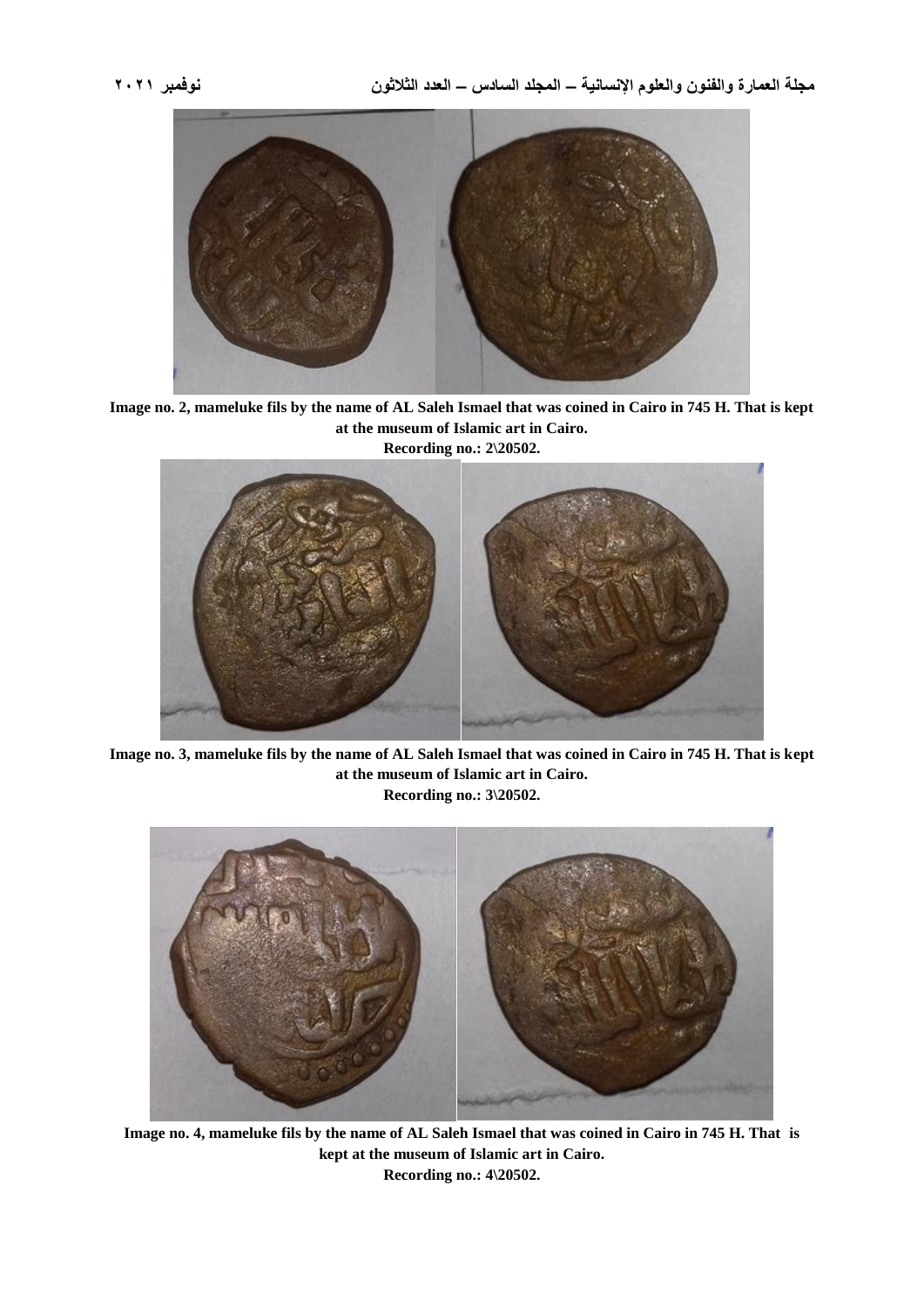**مجلة العمارة والفنون والعلوم اإلنسانية – المجلد السادس – العدد الثالثون نوفمبر 2021**



**Image no. 5, mameluke fils by the name of AL Saleh Ismael that was coined in Cairo in 745 H. That is kept at the museum of Islamic art in Cairo.**



**Image no. 6, mameluke fils by the name of AL Saleh Ismael that was coined in Cairo in 745 H. That is kept at the museum of Islamic art in Cairo.**



**Image no. 7, Mameluke fils by the name of Al Saleh Ismael that was coined in Cairo in 745 H. That is kept at the museum of Islamic art in Cairo. Recording no.: 7\20502.**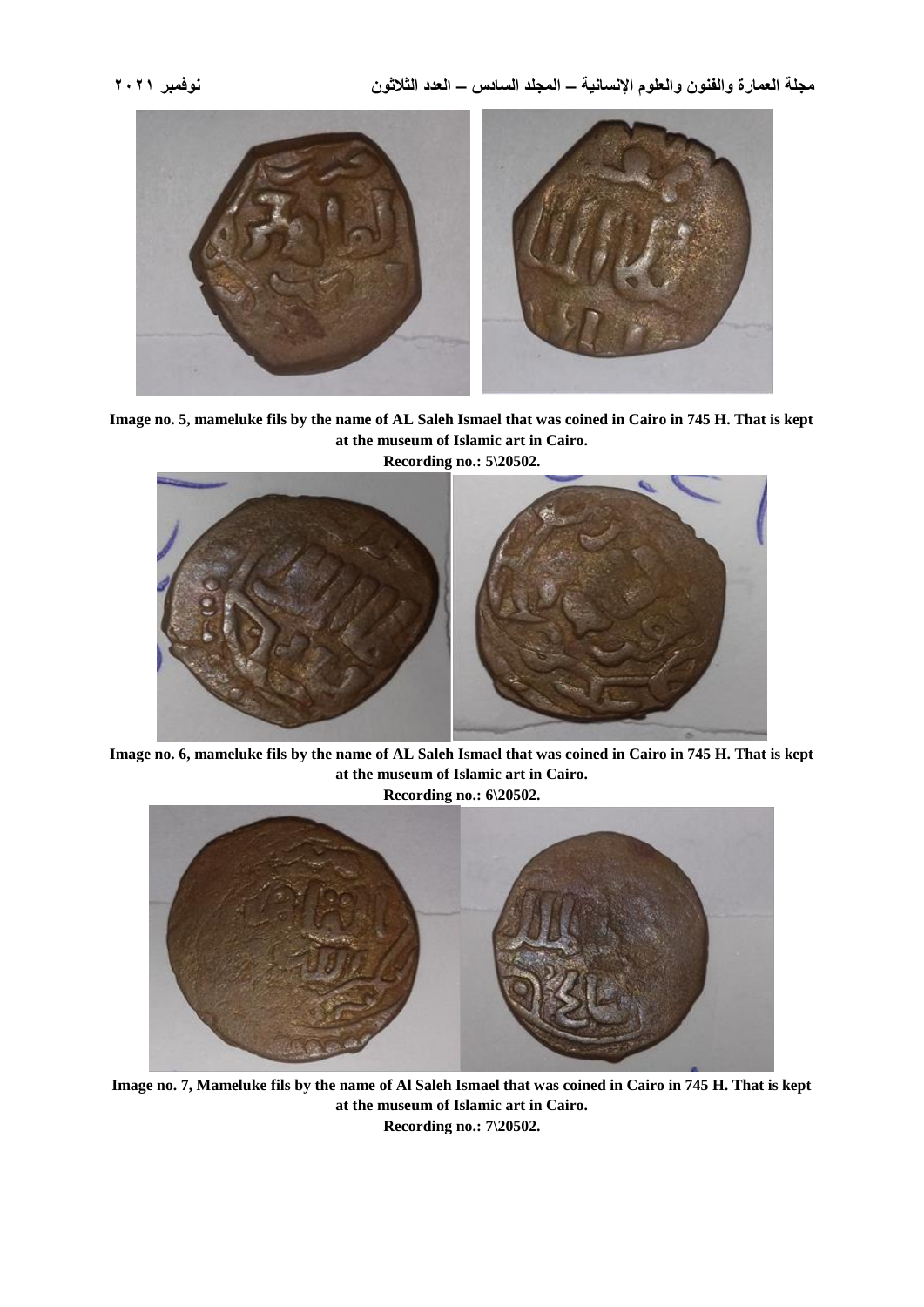

**Image no. 8, Mameluke fils by the name of Al Saleh Ismael that was coined in Cairo in 745 H. That is kept at the museum of Islamic art in Cairo. Recording no.: 8\20502.**



**Image no. 10, Mameluke fils by the name of AL Saleh Ismael that was coined in Cairo in 745 H. That is kept at the museum of Islamic art in Cairo.**



**Image no. 11, mameluke fils by the name of AL Saleh Ismael that was coined in Cairo in 745 H. That is kept at the museum of Islamic art in Cairo. Recording no.: 12\20502.**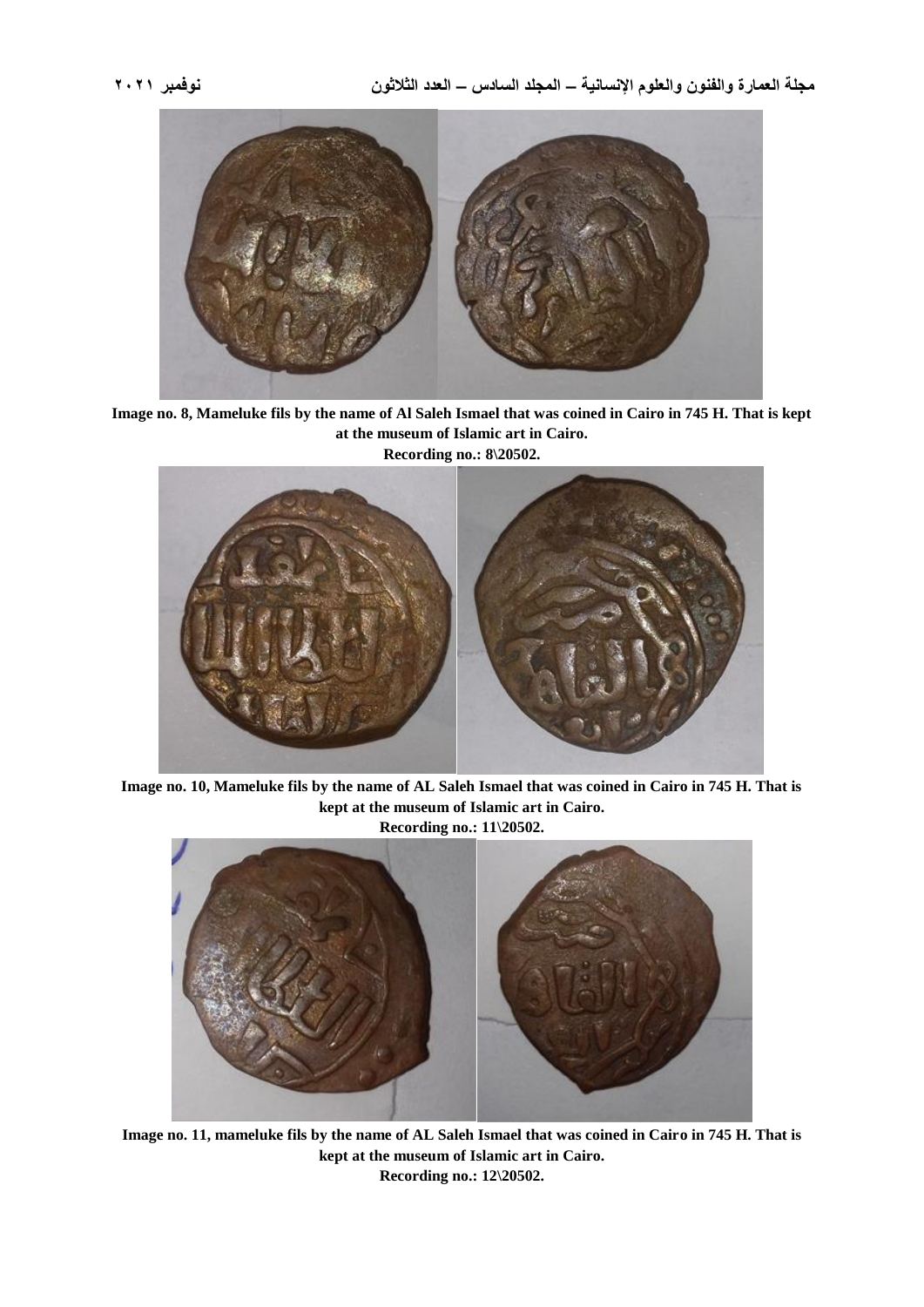



**Image no. 12, mameluke fils by the name of AL Saleh Ismael that was coined in Cairo in 745 H. That is kept at the museum of Islamic art in Cairo. Recording no.: 13\20502.**



**Image no. 13, mameluke fils by the name of AL Saleh Ismael that was coined in Cairo in 745 H. That is kept at the museum of Islamic art in Cairo.**

**Recording no.: 14\20502.**



**Image no. 14, mameluke fils by the name of AL Saleh Ismael that was coined in Cairo in 745 H. That is kept at the museum of Islamic art in Cairo. Recording no.: 15\20502.**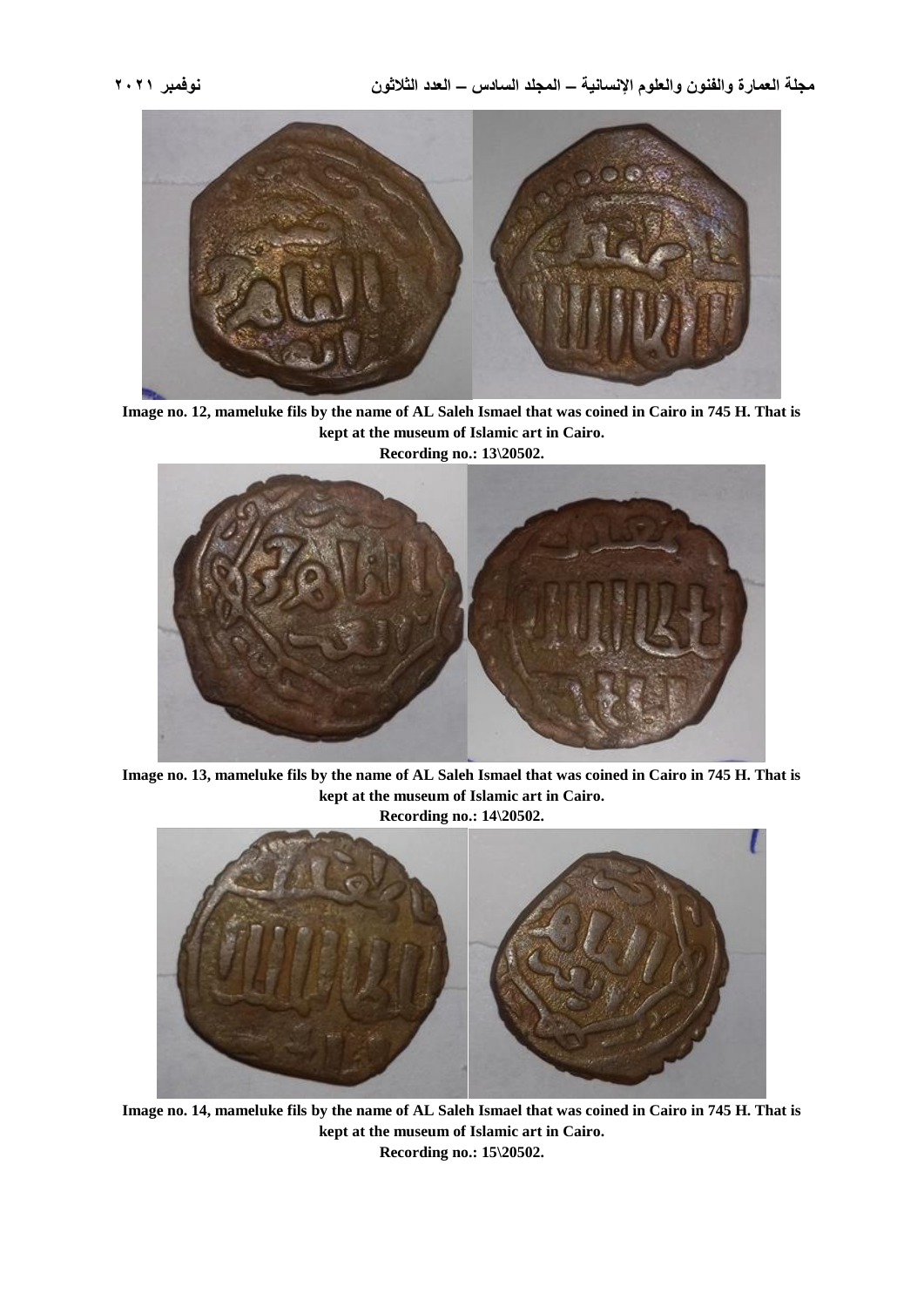**مجلة العمارة والفنون والعلوم اإلنسانية – المجلد السادس – العدد الثالثون نوفمبر 2021**



**Image no. 15, mameluke fils by the name of AL Saleh Ismael that was coined in Cairo in 745 H. That is kept at the museum of Islamic art in Cairo. Recording no.: 17\20502.**



**Image no. 16, mameluke fils by the name of AL Saleh Ismael that was coined in Cairo in 745 H. That is kept at the museum of Islamic art in Cairo. Recording no.: 18\20502.**



**Image no. 17, mameluke fils by the name of AL Saleh Ismael that was coined in Cairo in 745 H. That is kept at the museum of Islamic art in Cairo. Recording no.: 19\20502.**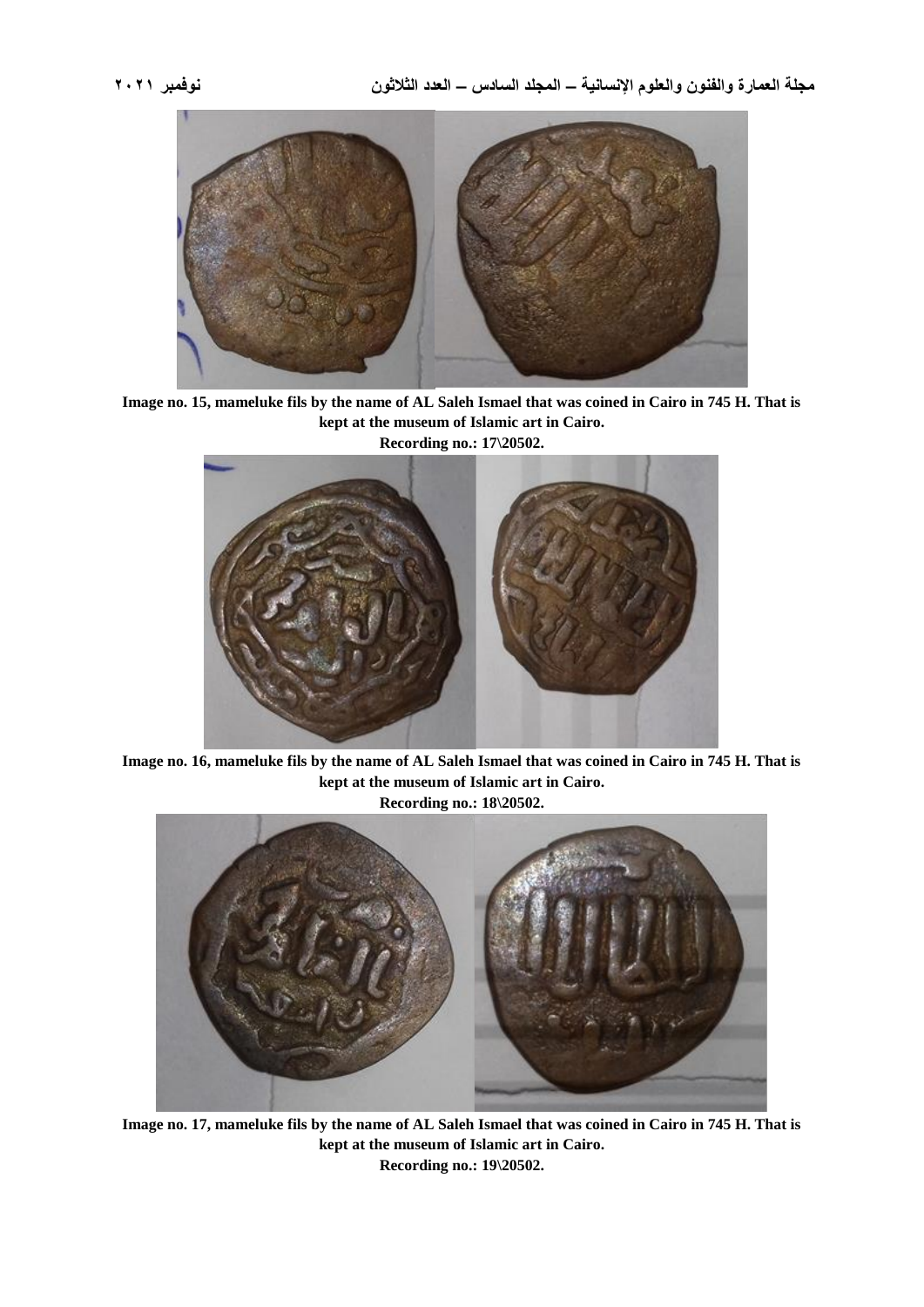



**Image no. 18, mameluke fils by the name of AL Saleh Ismael that was coined in Cairo in 745 H. That is kept at the museum of Islamic art in Cairo. Recording no.: 20\20502.**



**Image no. 19, mameluke fils by the name of AL Saleh Ismael that was coined in Cairo in 745 H. That is kept at the museum of Islamic art in Cairo. Recording no.: 16\20502.**



**Image no. 20, mameluke fils by the name of AL Saleh Ismael that was coined in Cairo in 745 H. That is kept at the museum of Islamic art in Cairo. Recording no.: 9\20502.**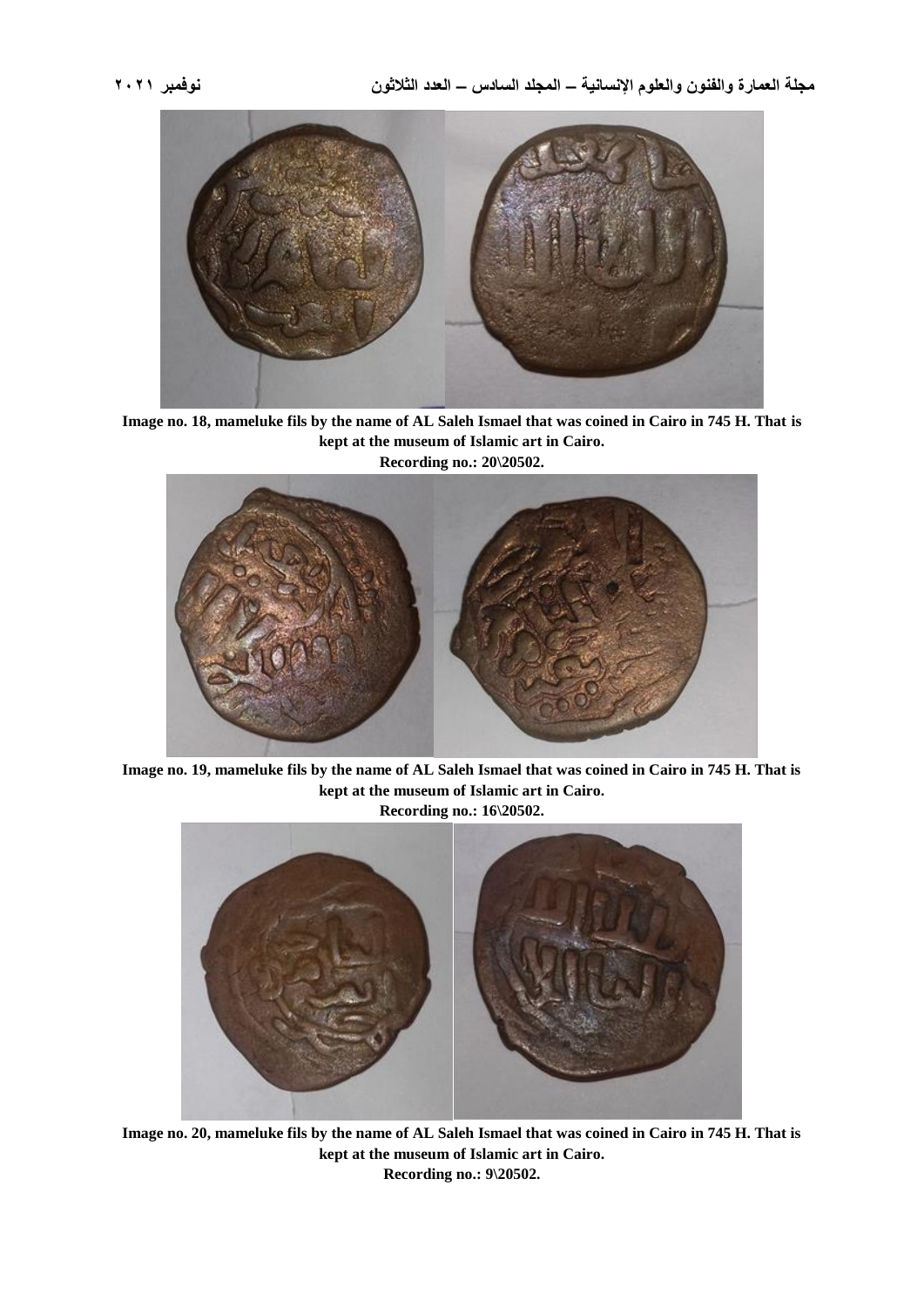### **Margins, comments and references:**

1- Al Bash Hassan: "The Islamic titles in history, documents and archeology" the artistic house for publishing and distribution, Cairo, 1978, p.323.

2- Al Bash Hassan: "The Islamic titles" p.328.

3- Al Bash Hassan: "The Islamic titles" p.496-497.

4- Bin Taghry Bardy (Jamal al Din abo al Manhassen Youssef, 874 H.-1469AD.) "the prospered stars among Egypt's kings", Cairo, part 10, 1<sup>st</sup> edition, Cairo (1348H-1929AD.) p.78-116. Al Maqrizi (Taki al Din Ahmed bin Ali- 845H.-1441AD.) "the book of behavior to recognize the country of kings", corrected and edited by Mohamed Moustafa Zeyada, part 2 third section, 1st edition, Cairo 1985, p. 677.

5- The Islamic art museum in Cairo, recording no. 1/20502.

6- The Islamic art museum in Cairo, recording no. 2/20502.

7- The Islamic art museum in Cairo, recording no. 3/20502.

8- The Islamic art museum in Cairo, recording no. 4/20502.

9- The Islamic art museum in Cairo, recording no. 5/20502.

10- The Islamic art museum in Cairo, recording no. 6/20502.

11- The Islamic art museum in Cairo, recording no. 7/20502.

12- The Islamic art museum in Cairo, recording no. 8/20502.

13- The Islamic art museum in Cairo, recording no. 10/20502.

14- The Islamic art museum in Cairo, recording no. 11/20502.

15- The Islamic art museum in Cairo, recording no. 12/20502.

16- The Islamic art museum in Cairo, recording no. 13/20502.

17- The Islamic art museum in Cairo, recording no. 14/20502.

18- The Islamic art museum in Cairo, recording no. 15/20502.

19- The Islamic art museum in Cairo, recording no. 17/20502.

20- The Islamic art museum in Cairo, recording no. 18/20502.

21- The Islamic art museum in Cairo, recording no. 19/20502.

22- The Islamic art museum in Cairo, recording no. 20/20502.

23- The Islamic art museum in Cairo, recording no. 16/20502.Weight 7.2gm.-diameter 25mm.

24- Balog, paul: The coinage of the Mameluke Sultans of Egypt and Syria, New York,1964, p.172, No.3 (20,3.14),285aNo.5(23,2.95), pl. xII285b 'jungfleisch; Bulletin de l'institut d'egypt Cairo xxxxv,1952, pp98-100

25- Balog, paul:The coinage of the Mameluke Sultans,p.172,No285,ANS,21359,22.288

26- Balog, paul: The coinage of the mameluke Sultans, p.173, NO286.

27- Balog: OP.CIT. P.173, NO.287

28- Balog: Op.Cit. P.173, NO.288

29- Balog: Op.Cit. P.173, NO.289

30- Lane–poole, Stanley, catalogue of The Oriental Coins in the British Museum, vol. IV London,1879, No.539.

31- Lane–poole, Stanley, catalogue of the collection of Arabic coins preserved in the khedivial library in Cairo, London ,1897, Nos,1524,1525,1526

32- Lane –poole, Stanley, catalogue of The Oriental Coins, No.540

33- Lane –poole, Stanley, catalogue of the collection of, No.1527 (33)-

34- Balog, paul: The coinage of the mameluke Sultans, p.173, NO.289.